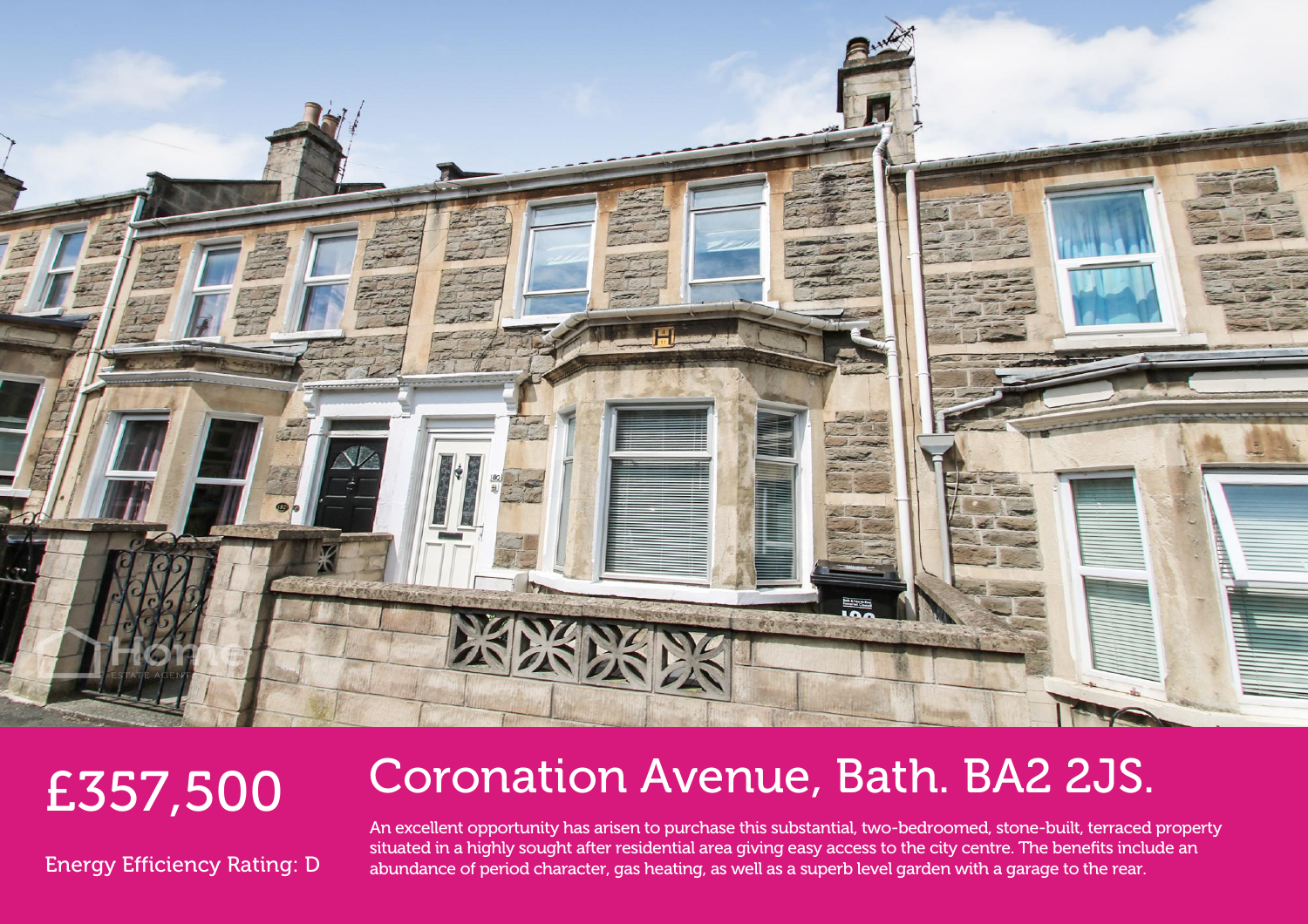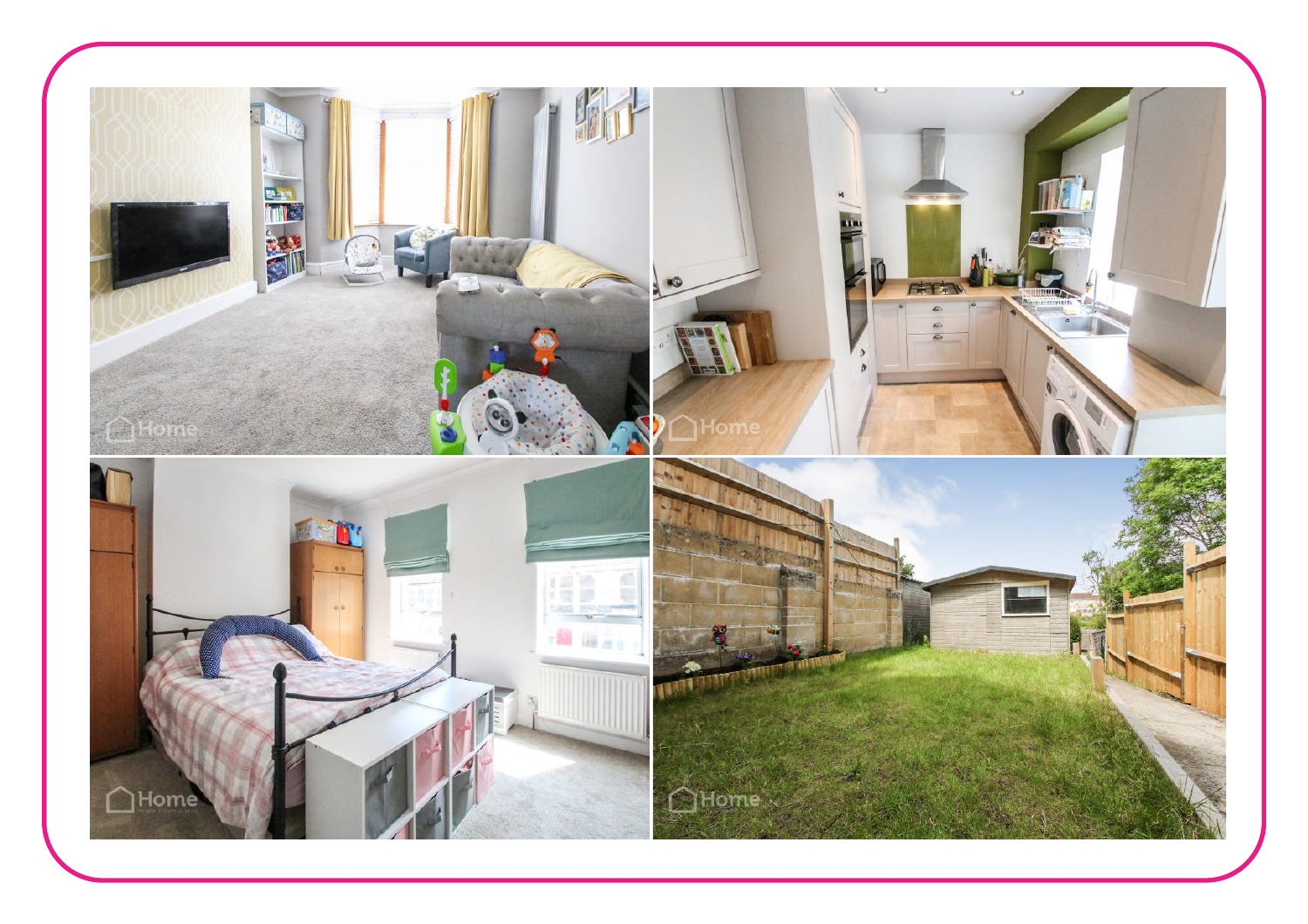An excellent opportunity has arisen to purchase this substantial, two-bedroomed, stone-built, terraced property situated in a highly sought after residential area giving easy access to the city centre. The benefits include an abundance of period character, gas heating, as well as a superb level garden with a garage to the rear. The property briefly comprises of lounge, dining room, kitchen, two double bedrooms and a bathroom. The garden to the front has been landscaped as a patio with views towards the city. The rear garden is laid mainly to lawn and leads to the garage which has an electrical connection and insulation so that it can be used as a home office.

The property is well located for the Oldfield Park train station as well as numerous transport links to the Moorland Road shops, local schooling, the city centre and beyond. Early viewing is highly

advised.

#### Entrance Porch

Partly double-glazed door to front aspect, period style ceiling cornices.

#### Entrance Hall

Radiator, period style ceiling cornices, fuse box and electric meter, stairs rising to first floor landing.

#### Lounge: 3.43m x 3.26m

Double glazed bay window to front aspect, ornamental radiator, period style ceiling cornices.

#### Dining Room: 3.75m x 3.46m

Double glazed window to rear aspect, radiator, laminate flooring, understairs cupboard, views to rear.

#### Kitchen: 2.44m x 3.21m

Double glazed door to side aspect, 2 single windows to side aspect, heated towel rail, range of base level and wall mounted units, stainless steel single drainer sink unit with mixer tap, integrated gas hob, integrated electric cooker hood, integrated fridge and freezer, integrated dishwasher, plumbing for washing machine.

#### First Floor Landing

Doors to all rooms, access to boarded and insulated loft.

#### Bedroom One: 4.33m x 3.43m

2 double glazed windows to front aspect, 2 radiators, phone point.

#### Bedroom two: 3.78m x 2.59m

Double gazed window to rear aspect, radiator.

#### Bathroom

Double glazed window to rear aspect, heated towel rail, panelled bath with tiled splashbacks, pedestal wash basin, shower cubicle with chrome mixer shower, WC, laminate flooring.

#### Garage/Parking

Solid construction garage with up and over door. Currently with insulation and electrical connection for use as an office as well. Concrete hard standing.

#### Front Garden

Landscaped patio area, spectacular views towards the northern slopes and the Crescent.

#### Rear Garden

Laid mainly to flat lawn with patio areas, flower beds and shrubs, rear pedestrian access, concrete wall and wooden fencing, pleasant views, very useful stone store building attached to the rear of the property with a window and electrical connection.

For further details or to arrange an internal inspection, please contact us on 01225 463006 or email us on sales@ahea.co.uk

### www.ahea.co.uk